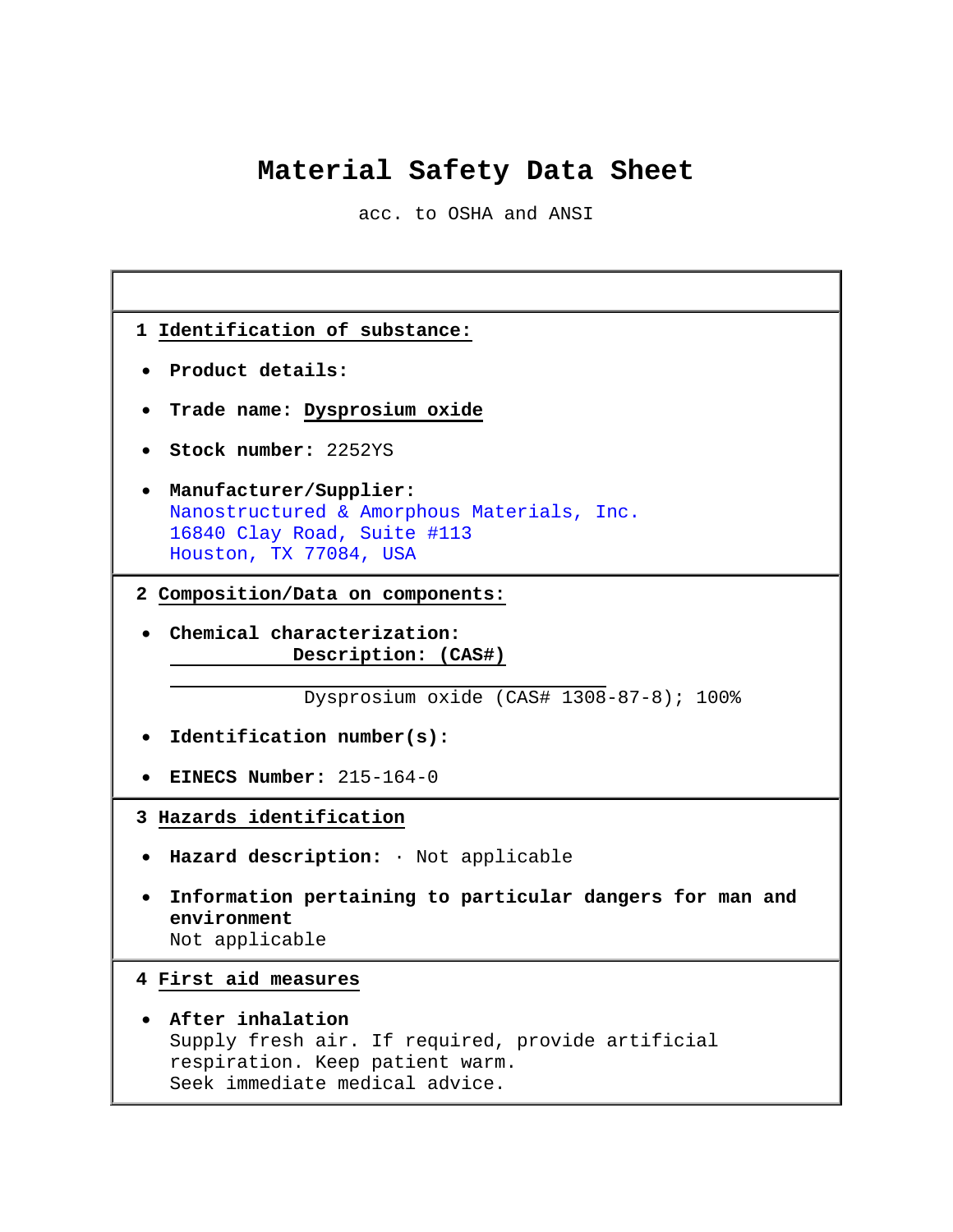| After skin contact<br>Immediately wash with water and soap and rinse thoroughly.<br>Seek immediate medical advice.                                                                                                                                  |
|-----------------------------------------------------------------------------------------------------------------------------------------------------------------------------------------------------------------------------------------------------|
| • After eye contact<br>Rinse opened eye for several minutes under running water.<br>Then consult a doctor.                                                                                                                                          |
| . After swallowing Seek medical treatment.                                                                                                                                                                                                          |
| 5 Fire fighting measures                                                                                                                                                                                                                            |
| Suitable extinguishing agents<br>Product is not flammable. Use fire fighting measures that<br>suit the surrounding fire.                                                                                                                            |
| Protective equipment:<br>Wear self-contained respirator.<br>Wear fully protective impervious suit.                                                                                                                                                  |
| 6 Accidental release measures                                                                                                                                                                                                                       |
| Person-related safety precautions:<br>Wear protective equipment. Keep unprotected persons away.<br>Ensure adequate ventilation                                                                                                                      |
| Measures for environmental protection:<br>Do not allow material to be released to the environment<br>without proper governmental permits.                                                                                                           |
| . Measures for cleaning/collecting: Pick up mechanically.                                                                                                                                                                                           |
| Additional information:<br>See Section 7 for information on safe handling<br>See Section 8 for information on personal protection<br>equipment.<br>See Section 13 for disposal information.                                                         |
| 7 Handling and storage                                                                                                                                                                                                                              |
| Handling                                                                                                                                                                                                                                            |
| Information for safe handling:<br>Keep container tightly sealed.<br>Store in cool, dry place in tightly closed containers.<br>No special precautions are necessary if used correctly.<br>Information about protection against explosions and fires: |
|                                                                                                                                                                                                                                                     |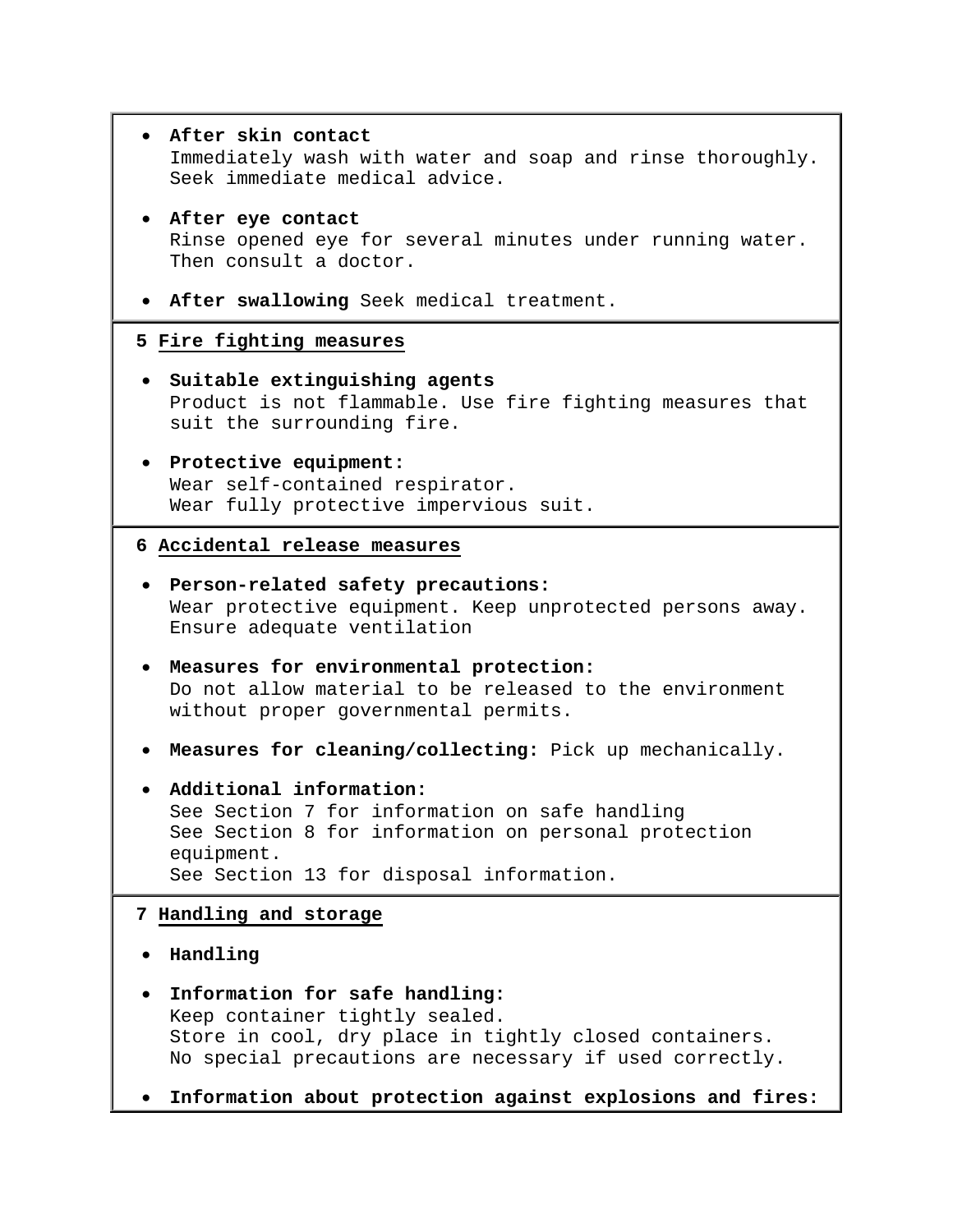The product is not flammable

- **Storage**
- **Requirements to be met by storerooms and receptacles:** No special requirements.
- **Information about storage in one common storage facility:** Not required.
- **Further information about storage conditions:** Keep container tightly sealed. Store in cool, dry conditions in well sealed containers.

#### **8 Exposure controls and personal protection**

• **Additional information about design of technical systems:** Properly operating chemical fume hood designed for hazardous chemicals and having an average face velocity of at least 100 feet per minute.

**Components with limit values that require monitoring at the workplace:**  Not required.

- **Additional information:** No data
- **Personal protective equipment**
- **General protective and hygienic measures** The usual precautionary measures for handling chemicals should be followed. Keep away from foodstuffs, beverages and feed. Remove all soiled and contaminated clothing immediately. Wash hands before breaks and at the end of work.
- **Breathing equipment:** Use suitable respirator when high concentrations are present.
- **Protection of hands:** Impervious gloves
- **Eye protection:** Safety glasses
- **Body protection:** Protective work clothing.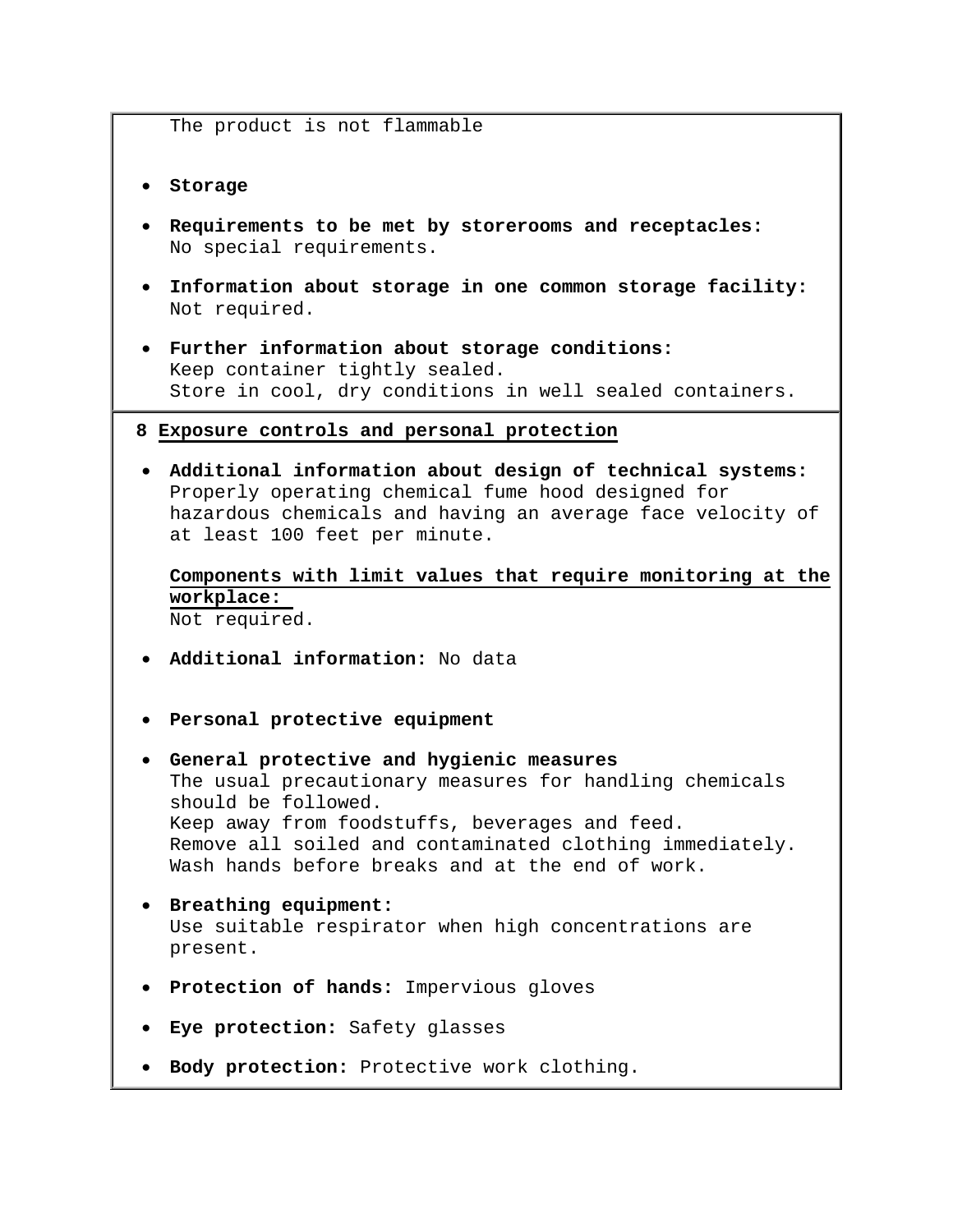| 9 Physical and chemical properties:                                                |                          |  |
|------------------------------------------------------------------------------------|--------------------------|--|
| General Information                                                                |                          |  |
| Form: Powder                                                                       |                          |  |
| Color: White                                                                       |                          |  |
| Odor: Odorless                                                                     |                          |  |
|                                                                                    | Value/Range Unit Method  |  |
| Change in condition                                                                |                          |  |
| Melting point/Melting range:                                                       | 2340 ° C                 |  |
| Boiling point/Boiling range:<br>$\bullet$                                          | Not determined           |  |
| Sublimation temperature / start:<br>$\bullet$                                      | Not determined           |  |
| Flash point:                                                                       | Not applicable           |  |
| Flammability (solid, gaseous)<br>flammable.                                        | Product is not           |  |
| Ignition temperature:<br>$\bullet$                                                 | Not determined           |  |
| Decomposition temperature:<br>$\bullet$                                            | Not determined           |  |
| Danger of explosion:<br>$\bullet$<br>Product does not present an explosion hazard. |                          |  |
| Explosion limits:                                                                  |                          |  |
| <b>Lower:</b>                                                                      | Not determined           |  |
| <b>Upper:</b>                                                                      | Not determined           |  |
| Vapor pressure:                                                                    | Not determined           |  |
| at 20 ° C<br>Density:                                                              | $7.81$ g/cm <sup>3</sup> |  |
| Solubility in / Miscibility with                                                   |                          |  |
| Water:<br>Not determined                                                           | Insoluble                |  |
| 10 Stability and reactivity                                                        |                          |  |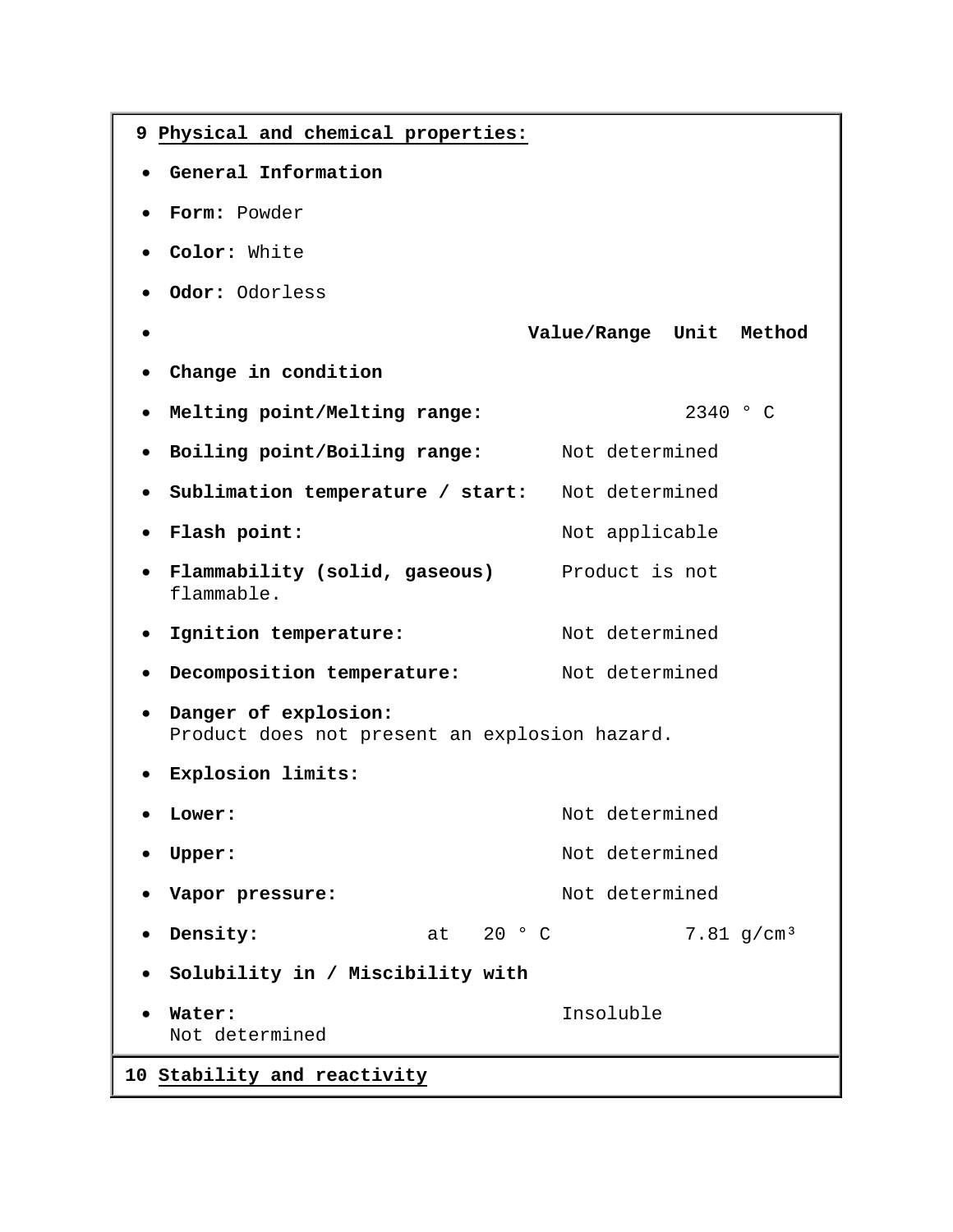- **Thermal decomposition / conditions to be avoided:** Decomposition will not occur if used and stored according to specifications.
- **Materials to be avoided:** Acids
- **Dangerous reactions** No dangerous reactions known
- **Dangerous products of decomposition:** No dangerous decomposition products known

### **11 Toxicological information**

• **Acute toxicity: LD/LC50 values that are relevant for classification:** 

Oral: LD50: >5000 mg/kg (rat)

- **Primary irritant effect:**
- **on the skin:** Powder: irritant effect
- **on the eye:** Powder: irritant effect
- **Sensitization:** No sensitizing effects known.
- **Subacute to chronic toxicity:** Lanthanons can cause delayed blood clotting leading to hemorrhages. Exposure may also lead to sensitivity to heat, itching, increased awareness of odor and taste, and liver damage.

# • **Additional toxicological information:** To the best of our knowledge the acute and chronic toxicity of this substance is not fully known. No classification data on carcinogenic properties of this material is available from the EPA, IARC, NTP, OSHA or ACGIH.

# **12 Ecological information:**

- **General notes:** Do not allow material to be released to the environment without proper governmental permits.
- **13 Disposal considerations**
	- **Product:**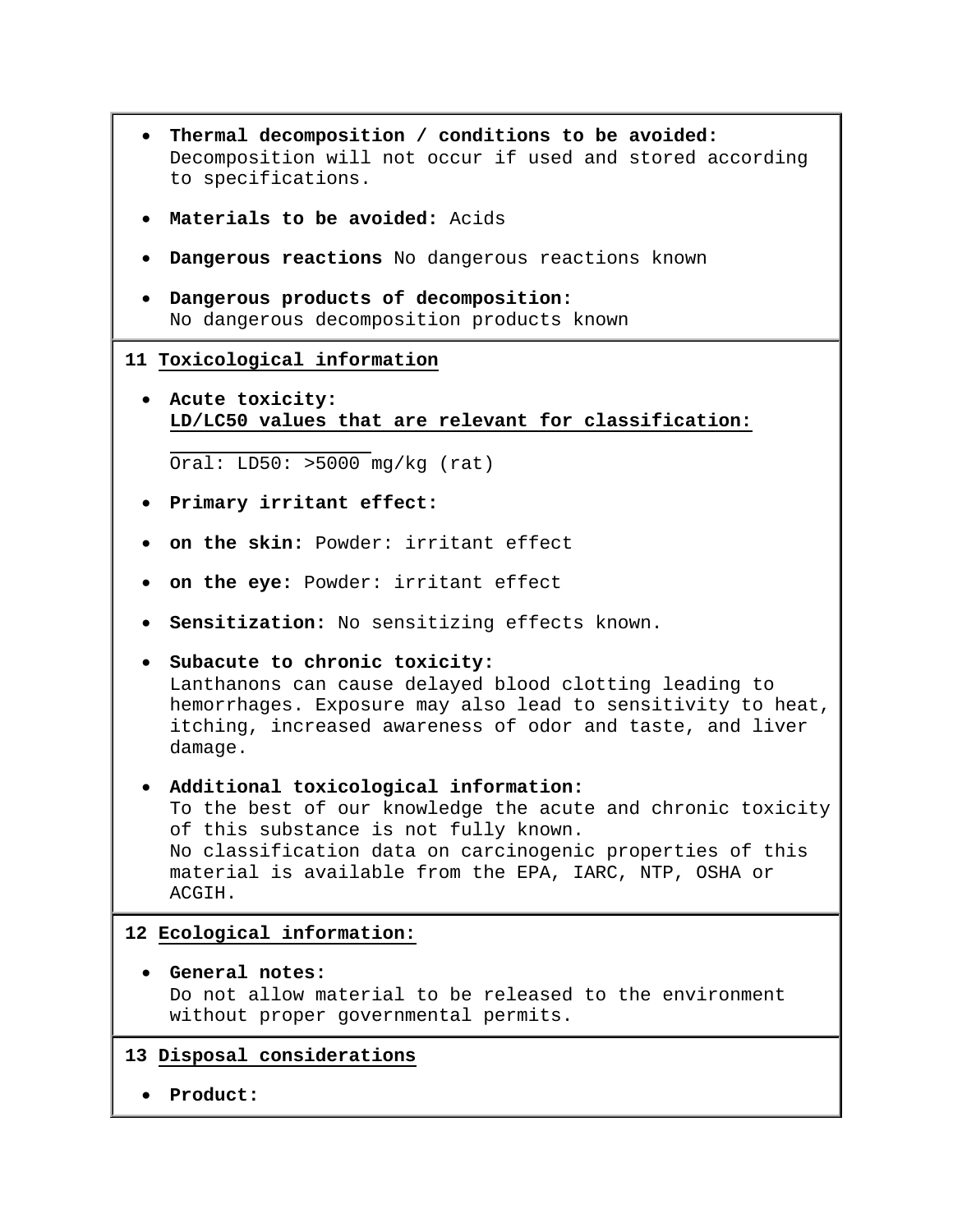• **Recommendation** Consult state, local or national regulations to ensure proper disposal. • **Uncleaned packagings:** • **Recommendation:** Disposal must be made according to official regulations. **14 Transport information** Not a hazardous material for transportation. • **DOT regulations:** • **Hazard class:** None • **Land transport ADR/RID (cross-border)** • **ADR/RID class:** None • **Maritime transport IMDG:** • **IMDG Class:** None • **Air transport ICAO-TI and IATA-DGR:** • **ICAO/IATA Class:** None • **Transport/Additional information:** Not dangerous according to the above specifications. **15 Regulations** • **Product related hazard informations:** Observe the general safety regulations when handling chemicals • **National regulations** All components of this product are listed in the U.S. Environmental Protection Agency Toxic Substances Control Act Chemical Substance Inventory. • **Information about limitation of use:** For use only by technically qualified individuals. **16 Other information:**